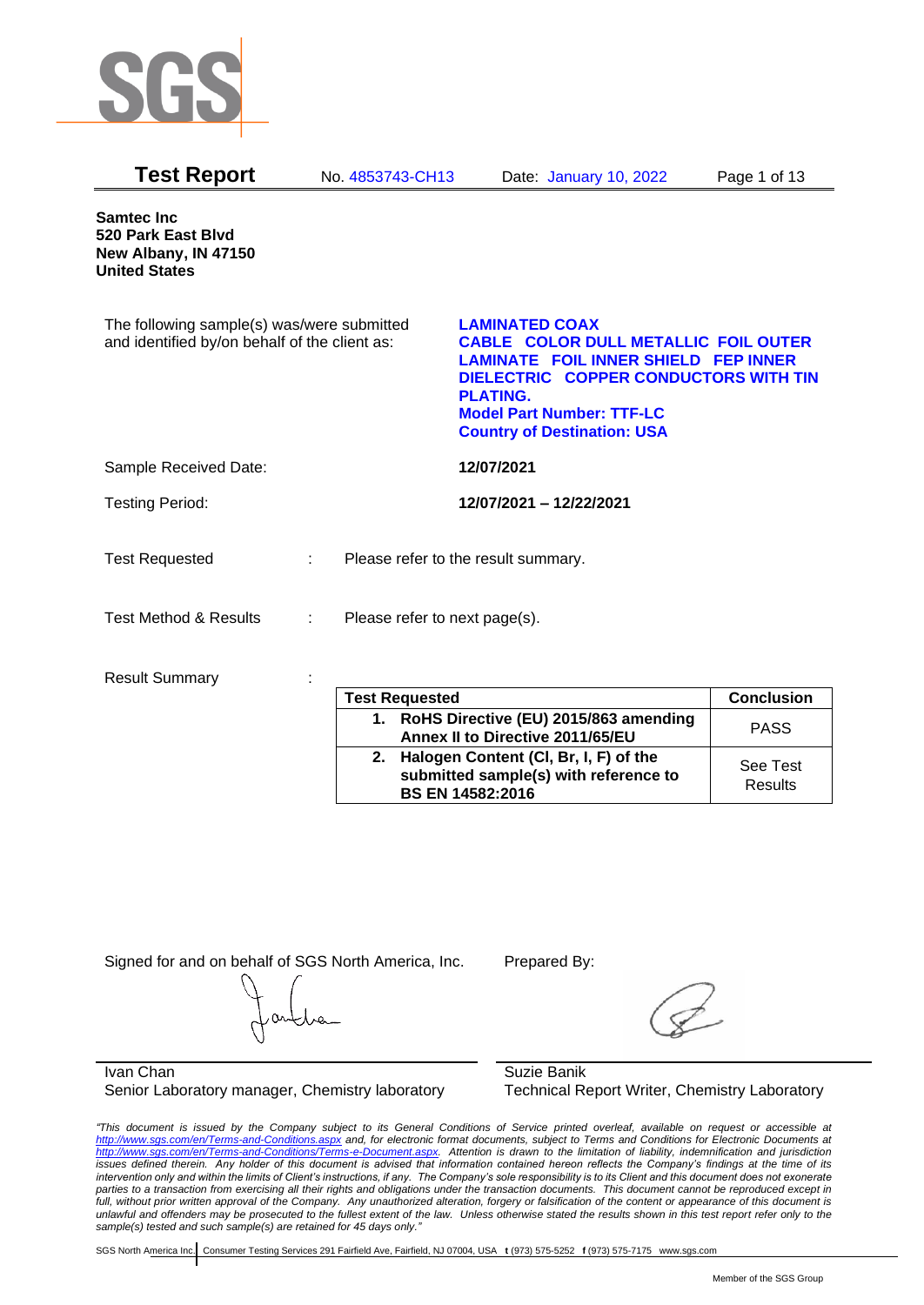

**Test Report** No. 4853743-CH13 Date: January 10, 2022 Page 2 of 13

### **1. RoHS Directive (EU) 2015/863 amending Annex II to Directive 2011/65/EU.**

Testing was done at an SGS Affiliate Laboratory:

#### Test Part Description :

| <b>Specimen</b><br>No. | <b>SGS Sample ID</b> | <b>Description</b>                                                                                                                          |
|------------------------|----------------------|---------------------------------------------------------------------------------------------------------------------------------------------|
| 1.<br>2.               | HKT21-061819.039     | HKT21-061819.038 Silvery metal foil - Outer laminated foil & inner foil shied.<br>Green soft plastic - Conductor FEP dielectric insulation. |
| 3.<br>conductor with   | HKT21-061819.040     | Metal w/ silvery plating (base: coppery metal) - Copper                                                                                     |

Tin plating.

Remarks :

 $(1)$  1 mg/kg = 1 ppm = 0.0001% (2) MDL = Method Detection Limit (3)  $ND = Not detected$  ( < MDL)  $(4)$  "-" = Not Regulated

### **RoHS Directive (EU) 2015/863 amending Annex II to Directive 2011/65/EU.**

Test Method : With reference to IEC 62321-4:2013+A1:2017, IEC62321-5:2013, IEC62321-7-2:2017, IEC62321-6:2015 and IEC62321-8:2017, analyzed by ICP-OES, UV-Vis and GC-MS.

(Decision

Rule: please refer to appendix 1: Category 1).

| Limit | Unit   | MDL.           | 039.      |
|-------|--------|----------------|-----------|
| 100   | mg/kg. | $\overline{2}$ | <b>ND</b> |
| 1,000 | mg/kg. | $\overline{c}$ | <b>ND</b> |
| 1,000 | mg/kg. | 2              | <b>ND</b> |
| 1,000 | mg/kg. | 8              | <b>ND</b> |
| 1,000 | mg/kg. |                | <b>ND</b> |
|       | mg/kg. | 5              | <b>ND</b> |
|       | mg/kg. | 5              | <b>ND</b> |
|       | mg/kg. | 5              | <b>ND</b> |
|       | mg/kg. | 5              | <b>ND</b> |
|       | mg/kg. | 5              | <b>ND</b> |
|       | mg/kg. | 5              | <b>ND</b> |
|       | mg/kg. | 5              | <b>ND</b> |
|       | mg/kg. | 5              | <b>ND</b> |
|       | mg/kg. | 5              | <b>ND</b> |
|       |        |                |           |

*"This document is issued by the Company subject to its General Conditions of Service printed overleaf, available on request or accessible at <http://www.sgs.com/en/Terms-and-Conditions.aspx> and, for electronic format documents, subject to Terms and Conditions for Electronic Documents at [http://www.sgs.com/en/Terms-and-Conditions/Terms-e-Document.aspx.](http://www.sgs.com/en/Terms-and-Conditions/Terms-e-Document.aspx) Attention is drawn to the limitation of liability, indemnification and jurisdiction issues defined therein. Any holder of this document is advised that information contained hereon reflects the Company's findings at the time of its intervention only and within the limits of Client's instructions, if any. The Company's sole responsibility is to its Client and this document does not exonerate*  parties to a transaction from exercising all their rights and obligations under the transaction documents. This document cannot be reproduced except in *full, without prior written approval of the Company. Any unauthorized alteration, forgery or falsification of the content or appearance of this document is unlawful and offenders may be prosecuted to the fullest extent of the law. Unless otherwise stated the results shown in this test report refer only to the sample(s) tested and such sample(s) are retained for 45 days only."*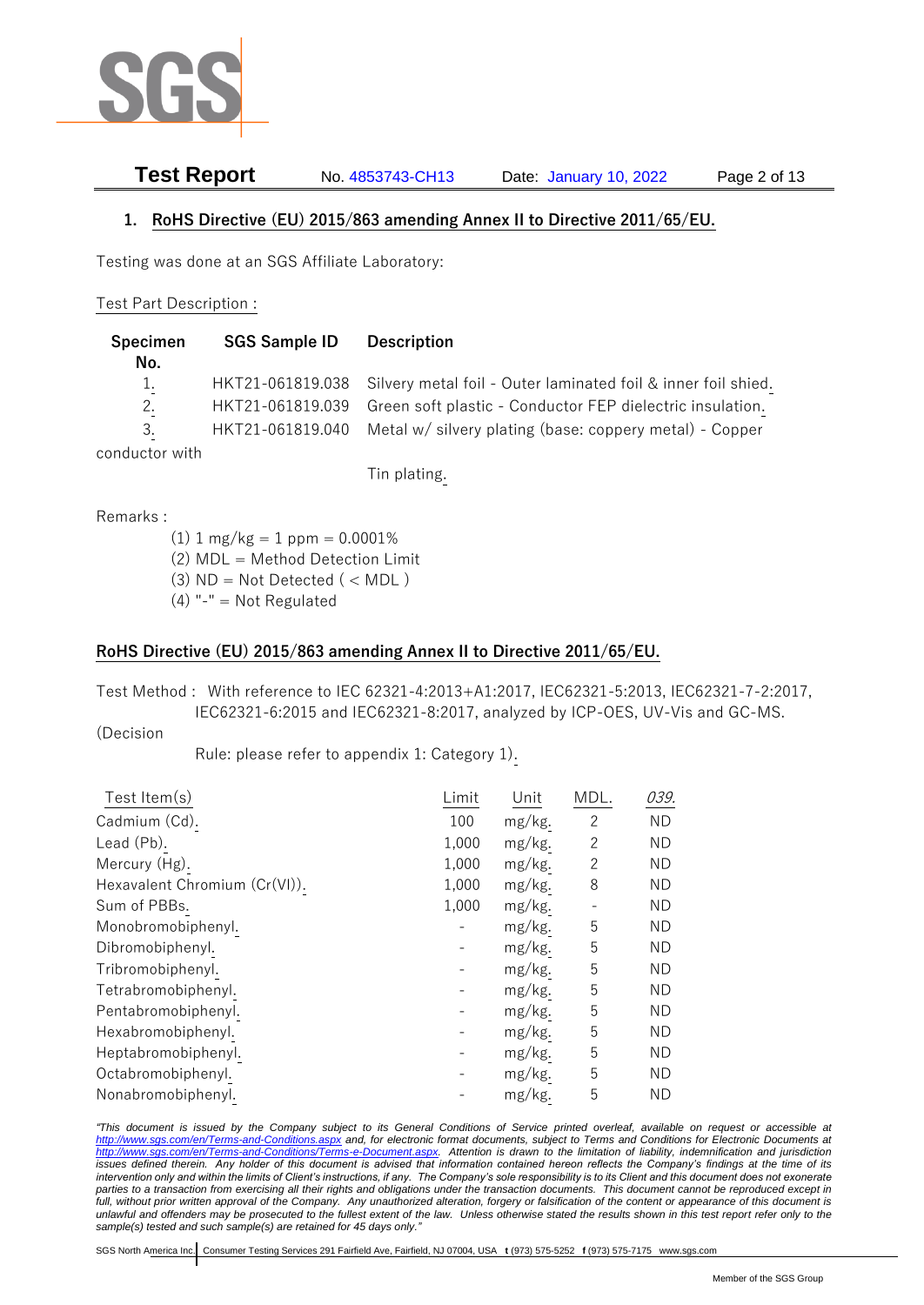

| <b>Test Report</b>       | No. 4853743-CH13         | Date: January 10, 2022 |                          |     | Page 3 of 13 |
|--------------------------|--------------------------|------------------------|--------------------------|-----|--------------|
|                          |                          |                        |                          |     |              |
| Decabromobiphenyl.       |                          | mg/kg.                 |                          | ND. |              |
| Sum of PBDEs.            | 1,000                    | mg/kg.                 | $\overline{\phantom{a}}$ | ND  |              |
| Monobromodiphenyl ether. | $\overline{\phantom{0}}$ | mg/kg.                 | b                        | ND. |              |
| Dibromodiphenyl ether.   |                          | mg/kg.                 | C                        | ND  |              |

*"This document is issued by the Company subject to its General Conditions of Service printed overleaf, available on request or accessible at <http://www.sgs.com/en/Terms-and-Conditions.aspx> and, for electronic format documents, subject to Terms and Conditions for Electronic Documents at [http://www.sgs.com/en/Terms-and-Conditions/Terms-e-Document.aspx.](http://www.sgs.com/en/Terms-and-Conditions/Terms-e-Document.aspx) Attention is drawn to the limitation of liability, indemnification and jurisdiction issues defined therein. Any holder of this document is advised that information contained hereon reflects the Company's findings at the time of its intervention only and within the limits of Client's instructions, if any. The Company's sole responsibility is to its Client and this document does not exonerate parties to a transaction from exercising all their rights and obligations under the transaction documents. This document cannot be reproduced except in full, without prior written approval of the Company. Any unauthorized alteration, forgery or falsification of the content or appearance of this document is unlawful and offenders may be prosecuted to the fullest extent of the law. Unless otherwise stated the results shown in this test report refer only to the sample(s) tested and such sample(s) are retained for 45 days only."*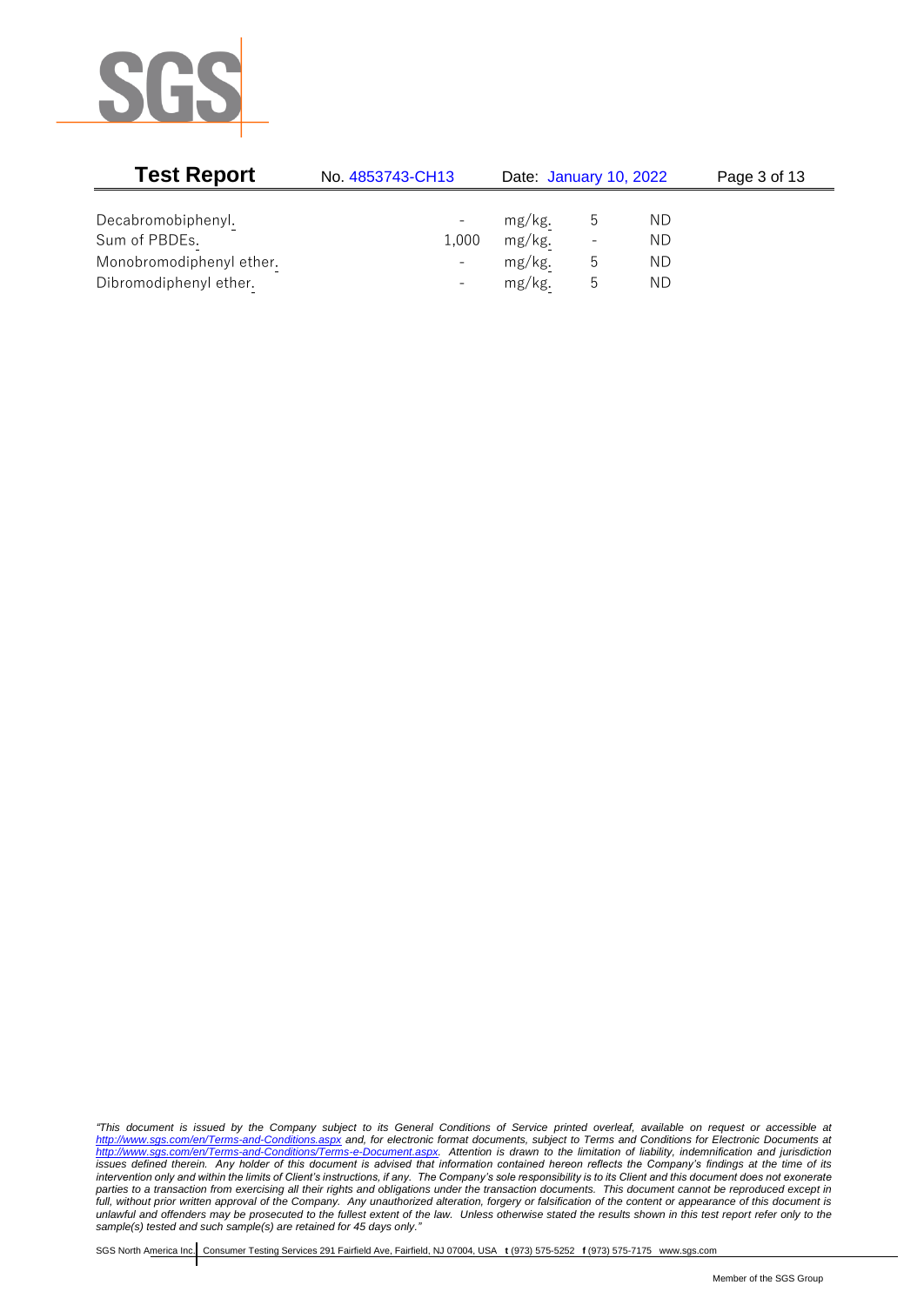

| <b>Test Report</b>                   | No. 4853743-CH13         |        | Date: January 10, 2022 |           | Page 4 of 13 |
|--------------------------------------|--------------------------|--------|------------------------|-----------|--------------|
| Test Item $(s)$                      | Limit                    | Unit   | MDL.                   | 039.      |              |
| Tribromodiphenyl ether.              |                          | mg/kg. | 5                      | <b>ND</b> |              |
| Tetrabromodiphenyl ether.            |                          | mg/kg. | 5                      | ND.       |              |
| Pentabromodiphenyl ether.            |                          | mg/kg. | 5                      | ND.       |              |
| Hexabromodiphenyl ether.             |                          | mg/kg. | 5                      | ND.       |              |
| Heptabromodiphenyl ether.            | $\overline{\phantom{a}}$ | mg/kg. | 5                      | ND.       |              |
| Octabromodiphenyl ether.             | $\overline{\phantom{a}}$ | mg/kg. | 5                      | ND.       |              |
| Nonabromodiphenyl ether.             | $\overline{\phantom{a}}$ | mg/kg. | 5                      | ND.       |              |
| Decabromodiphenyl ether.             |                          | mg/kg. | 5                      | ND.       |              |
| Dibutyl Phthalate (DBP).             | 1,000                    | mg/kg. | 50                     | ND        |              |
| Benzylbutyl Phthalate (BBP).         | 1,000                    | mg/kg. | 50                     | <b>ND</b> |              |
| Bis-(2-ethylhexyl) Phthalate (DEHP). | 1,000                    | mg/kg. | 50                     | ND.       |              |
| Diisobutyl Phthalate (DIBP).         | 1,000                    | mg/kg. | 50                     | ND        |              |

#### Notes :

(1) The maximum permissible limit is quoted from RoHS Directive (EU) 2015/863. IEC 62321 series is equivalent to EN 62321 series http://www.cenelec.eu/dyn/www/f?p=104:30:1742232870351101::::FSP\_ORG\_ID,FSP\_LANG\_

#### ID:

1258637,25.

#### **RoHS Directive (EU) 2015/863 amending Annex II to Directive 2011/65/EU.**

Test Method : With reference to IEC 62321-4:2013+A1:2017 and IEC62321-5:2013, analyzed by ICP-OES.

> (Decision Rule: please refer to appendix 1: Category 1) With reference to IEC62321-7-1:2015, analyzed by UV-Vis. (Decision Rule: please refer

to

appendix 1: Category 4).

| Test Item $(s)$                                    | Limit | Unit      | MDL. | 038. | 040. |
|----------------------------------------------------|-------|-----------|------|------|------|
| Cadmium (Cd).                                      | 100   | mg/kg.    |      | ΝD   | ND.  |
| Lead (Pb).                                         | 1,000 | $mg/kg$ . | ხ    | ND   | ND.  |
| Mercury (Hg).                                      | 1.000 | mg/kg.    |      | ND   | ND.  |
| Hexavalent Chromium $(Cr(VI))\blacktriangledown$ . |       | μg/cm².   | 0.10 | ND.  | ND.  |

Notes :

(1) The maximum permissible limit is quoted from RoHS Directive (EU) 2015/863. IEC 62321 series is equivalent to EN 62321 series

http://www.cenelec.eu/dyn/www/f?p=104:30:1742232870351101::::FSP\_ORG\_ID,FSP\_LANG\_

ID:

1258637,25

*"This document is issued by the Company subject to its General Conditions of Service printed overleaf, available on request or accessible at <http://www.sgs.com/en/Terms-and-Conditions.aspx> and, for electronic format documents, subject to Terms and Conditions for Electronic Documents at [http://www.sgs.com/en/Terms-and-Conditions/Terms-e-Document.aspx.](http://www.sgs.com/en/Terms-and-Conditions/Terms-e-Document.aspx) Attention is drawn to the limitation of liability, indemnification and jurisdiction issues defined therein. Any holder of this document is advised that information contained hereon reflects the Company's findings at the time of its intervention only and within the limits of Client's instructions, if any. The Company's sole responsibility is to its Client and this document does not exonerate*  parties to a transaction from exercising all their rights and obligations under the transaction documents. This document cannot be reproduced except in *full, without prior written approval of the Company. Any unauthorized alteration, forgery or falsification of the content or appearance of this document is unlawful and offenders may be prosecuted to the fullest extent of the law. Unless otherwise stated the results shown in this test report refer only to the sample(s) tested and such sample(s) are retained for 45 days only."*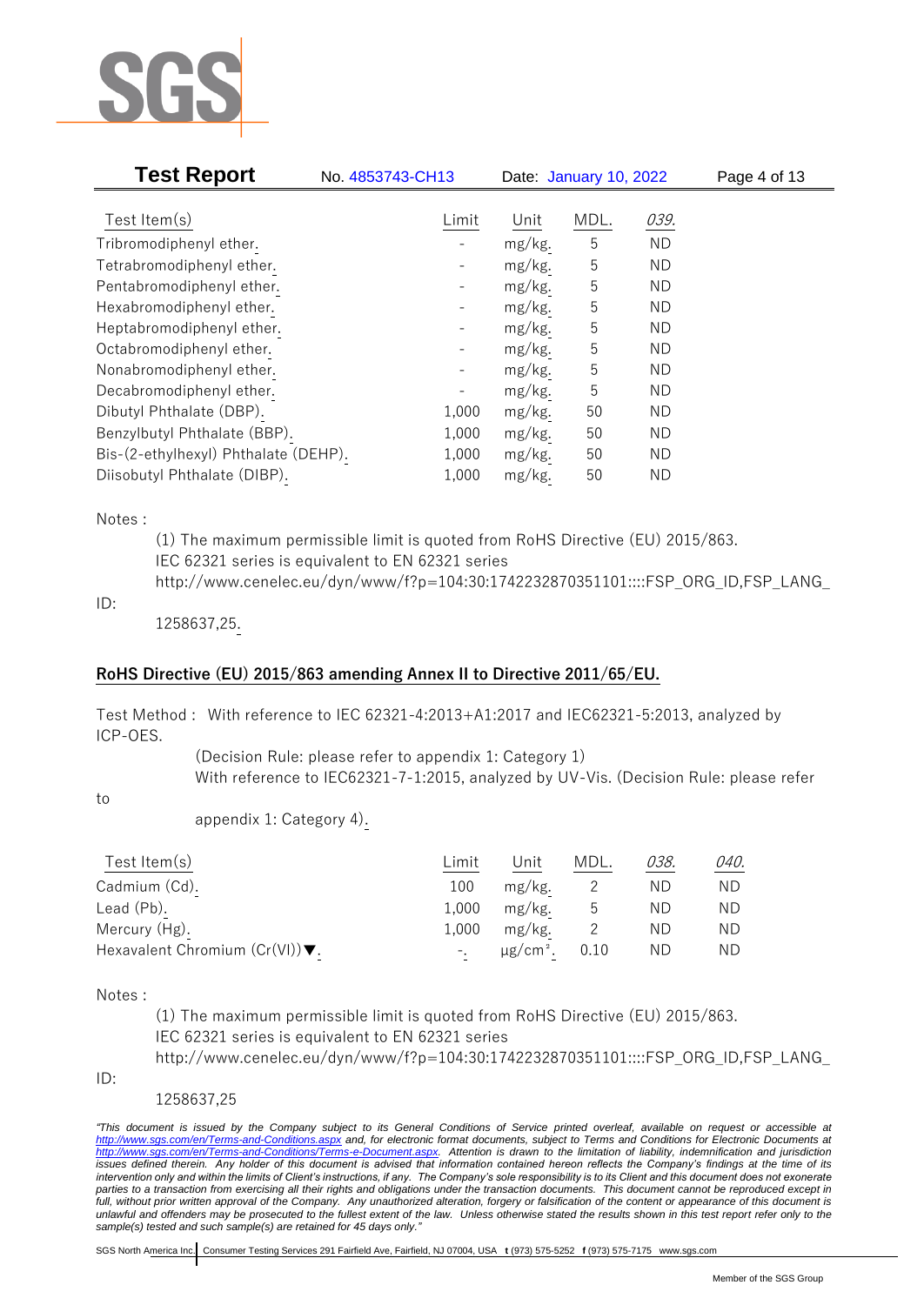

# **Test Report** No. 4853743-CH13 Date: January 10, 2022 Page 5 of 13

(2)  $\blacktriangledown$  = a. The sample is positive for Cr(VI) if the Cr(VI) concentration is greater than 0.13  $\mu$ g/cm2. The

sample coating is considered to contain Cr(VI)

b. The sample is negative for Cr(VI) if Cr(VI) is ND (concentration less than 0.10  $\mu$  g/cm2). The coating is

considered a non-Cr(VI) based coating

c. The result between 0.10  $\mu$  g/cm2 and 0.13  $\mu$  g/cm2 is considered to be inconclusive - unavoidable

*"This document is issued by the Company subject to its General Conditions of Service printed overleaf, available on request or accessible at <http://www.sgs.com/en/Terms-and-Conditions.aspx> and, for electronic format documents, subject to Terms and Conditions for Electronic Documents at [http://www.sgs.com/en/Terms-and-Conditions/Terms-e-Document.aspx.](http://www.sgs.com/en/Terms-and-Conditions/Terms-e-Document.aspx) Attention is drawn to the limitation of liability, indemnification and jurisdiction issues defined therein. Any holder of this document is advised that information contained hereon reflects the Company's findings at the time of its intervention only and within the limits of Client's instructions, if any. The Company's sole responsibility is to its Client and this document does not exonerate parties to a transaction from exercising all their rights and obligations under the transaction documents. This document cannot be reproduced except in full, without prior written approval of the Company. Any unauthorized alteration, forgery or falsification of the content or appearance of this document is unlawful and offenders may be prosecuted to the fullest extent of the law. Unless otherwise stated the results shown in this test report refer only to the sample(s) tested and such sample(s) are retained for 45 days only."*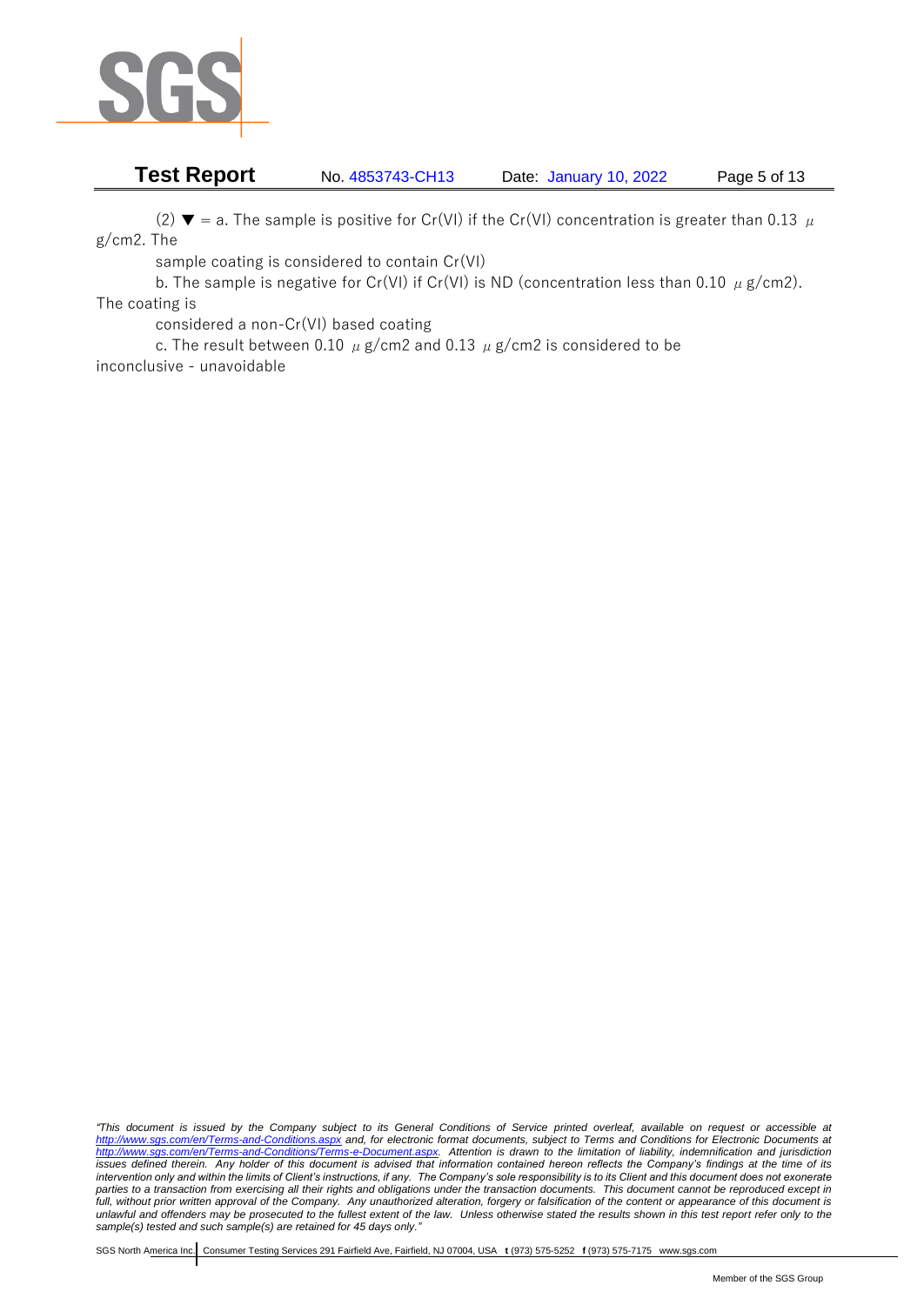

# **Test Report** No. 4853743-CH13 Date: January 10, 2022 Page 6 of 13

coating variations may influence the determination

Information on storage conditions and production date of the tested sample is unavailable and

Cr(VI) results represent status of the sample at the time of testing..

## **2. Halogen.**

thus

Testing was done at an SGS Affiliate Laboratory:

Test Method : With reference to EN 14582:2016, analysis was performed by IC..

| Test Item $(s)$ | Limit | Unit   | MDL | 039. |
|-----------------|-------|--------|-----|------|
| Fluorine (F).   | $-$   | mg/kg. | 50  | ND   |
| Chlorine (CI).  |       | mg/kg. | 50  | ΝD   |
| Bromine (Br).   |       | mg/kg. | 50  | ΝD   |
| $Iodine$ $(I).$ |       | mg/kg. | 50  | ΝD   |

Notes :

(1) The measurement report of the expanded uncertainty with confident level 95% by coverage factor

k=2, is 20% for each analyte of Fluorine, Chlorine, Bromine and Iodine..

*"This document is issued by the Company subject to its General Conditions of Service printed overleaf, available on request or accessible at <http://www.sgs.com/en/Terms-and-Conditions.aspx> and, for electronic format documents, subject to Terms and Conditions for Electronic Documents at [http://www.sgs.com/en/Terms-and-Conditions/Terms-e-Document.aspx.](http://www.sgs.com/en/Terms-and-Conditions/Terms-e-Document.aspx) Attention is drawn to the limitation of liability, indemnification and jurisdiction issues defined therein. Any holder of this document is advised that information contained hereon reflects the Company's findings at the time of its intervention only and within the limits of Client's instructions, if any. The Company's sole responsibility is to its Client and this document does not exonerate*  parties to a transaction from exercising all their rights and obligations under the transaction documents. This document cannot be reproduced except in *full, without prior written approval of the Company. Any unauthorized alteration, forgery or falsification of the content or appearance of this document is unlawful and offenders may be prosecuted to the fullest extent of the law. Unless otherwise stated the results shown in this test report refer only to the sample(s) tested and such sample(s) are retained for 45 days only."*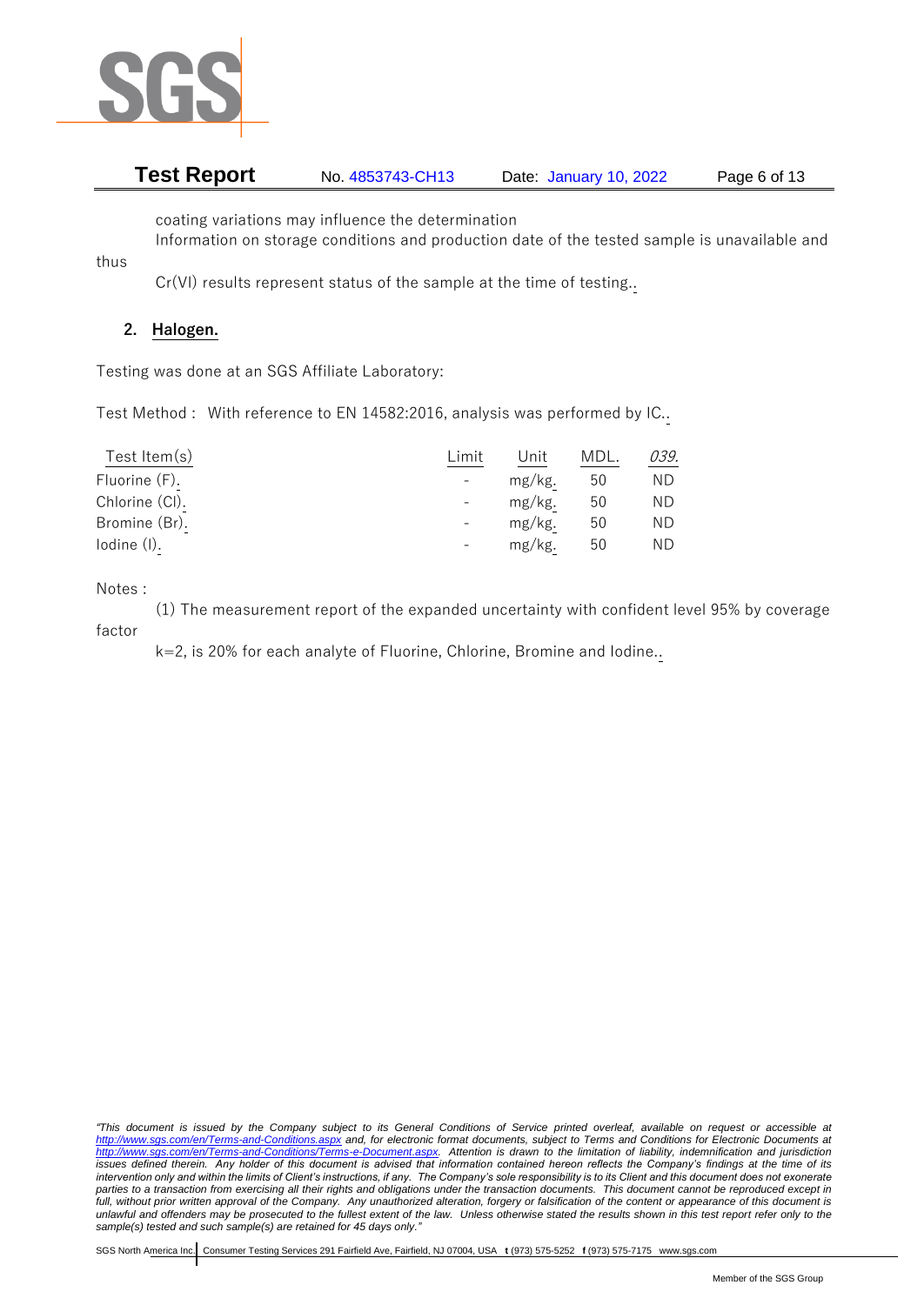

**Test Report** No. 4853743-CH13 Date: January 10, 2022 Page 7 of 13

#### Appendix 1

| Category       | Decision Rule Statement                                                                                                                                                                                                                                                                                                                                                                                                                                                                                                                                                                                                                                                                                                                                                                                                                                                                                                                                                                                                                                                                                                                                                                                                                                                                                                                                                                                                                                                                                                    |
|----------------|----------------------------------------------------------------------------------------------------------------------------------------------------------------------------------------------------------------------------------------------------------------------------------------------------------------------------------------------------------------------------------------------------------------------------------------------------------------------------------------------------------------------------------------------------------------------------------------------------------------------------------------------------------------------------------------------------------------------------------------------------------------------------------------------------------------------------------------------------------------------------------------------------------------------------------------------------------------------------------------------------------------------------------------------------------------------------------------------------------------------------------------------------------------------------------------------------------------------------------------------------------------------------------------------------------------------------------------------------------------------------------------------------------------------------------------------------------------------------------------------------------------------------|
| 1              | The decision rule for conformity reporting is based on the non-binary statement with quard band (is<br>equal to the expanded measurement uncertainty with a 95% coverage probability, w = U95) in<br>ILAC-G8:09/2019 Clause 4.2.3.<br>"Pass - the measured value is within (or below / above) the acceptance limit, where the<br>А.<br>acceptance limit is below / above to the quard band." or "Pass - The measured values were<br>observed in tolerance at the points tested. The specific false accept risk is up to 2.5%.".<br><b>B</b> .<br>"Conditional Pass - The measured values were observed in tolerance at the points tested.<br>However, a portion of the expanded measurement uncertainty intervals about one or more<br>measured values exceeded / out of tolerance. When the measured result is close to the<br>tolerance, the specific false accept risk is up to 50%.".<br>C.<br>"Conditional Fail - One or more measured values were observed out of tolerance at the<br>points tested. However, a portion of the expanded measurement uncertainty intervals about<br>one or more measured values were in tolerance. When the measured result is close to the<br>tolerance, the specific false reject risk is up to 50%.".<br>"Fail - the measured value is out of (or below / above) the tolerance limit added / subtracted<br>D.<br>to the quard band." or "Fail - One or more measured values were observed out of tolerance<br>at the points tested". The specific false reject risk is up to 2.5%. |
| $\overline{2}$ | The decision rule for conformity reporting is based on BS EN 1811:2011+A1:2015: Reference test<br>method for release of nickel from all post assemblies which are inserted into pierced parts of the<br>human body and articles intended to come into direct and prolonged contact with the skin in<br>Section 9.2 interpretation of results.                                                                                                                                                                                                                                                                                                                                                                                                                                                                                                                                                                                                                                                                                                                                                                                                                                                                                                                                                                                                                                                                                                                                                                              |
| $\overline{3}$ | The decision rule for conformity reporting is based on the general consideration of simple<br>acceptance as stated in ISO/IEC Guide 98-3: "Uncertainty of measurement - Part 3: Guide to the<br>expression of uncertainty in measurement (GUM 1995)", and more specifically for analytical<br>measurements to the EURACHEM/CITAC Guide 2012 "Quantifying Uncertainty in Analytical<br>Measurement *                                                                                                                                                                                                                                                                                                                                                                                                                                                                                                                                                                                                                                                                                                                                                                                                                                                                                                                                                                                                                                                                                                                        |
| 4              | The decision rule for conformity reporting is according to the IEC 62321-7-1 Edition 1.0 2015-09<br>Section 7: Table 1-(comparison to standard and interpretation of result)                                                                                                                                                                                                                                                                                                                                                                                                                                                                                                                                                                                                                                                                                                                                                                                                                                                                                                                                                                                                                                                                                                                                                                                                                                                                                                                                               |
| $\overline{5}$ | The decision rule for conformity reporting is according to the IEC 62321-3-1 Edition 1.0 2013-06<br>Annex A.3 interpretation of result.                                                                                                                                                                                                                                                                                                                                                                                                                                                                                                                                                                                                                                                                                                                                                                                                                                                                                                                                                                                                                                                                                                                                                                                                                                                                                                                                                                                    |
| $\overline{6}$ | The decision rule for conformity reporting is according to the GB/T 26125-2011 Annex A to H                                                                                                                                                                                                                                                                                                                                                                                                                                                                                                                                                                                                                                                                                                                                                                                                                                                                                                                                                                                                                                                                                                                                                                                                                                                                                                                                                                                                                                |
| 7              | The decision rule for conformity reporting is according to the requested specification or standard<br>(ASTM F963-17 section 4.3.5)                                                                                                                                                                                                                                                                                                                                                                                                                                                                                                                                                                                                                                                                                                                                                                                                                                                                                                                                                                                                                                                                                                                                                                                                                                                                                                                                                                                         |
| $\overline{8}$ | The decision rule for conformity reporting is according to the requested specification or standard<br>(AS/NZS ISO 8124 Part 3 section 4.2)                                                                                                                                                                                                                                                                                                                                                                                                                                                                                                                                                                                                                                                                                                                                                                                                                                                                                                                                                                                                                                                                                                                                                                                                                                                                                                                                                                                 |
|                | If the decision rule is not feasible to be used and the uncertainty of the result is able to be provided,<br>Remark the uncertainty range of the result will be shown in the report. Otherwise, only result will be shown<br>in the report.                                                                                                                                                                                                                                                                                                                                                                                                                                                                                                                                                                                                                                                                                                                                                                                                                                                                                                                                                                                                                                                                                                                                                                                                                                                                                |

*"This document is issued by the Company subject to its General Conditions of Service printed overleaf, available on request or accessible at <http://www.sgs.com/en/Terms-and-Conditions.aspx> and, for electronic format documents, subject to Terms and Conditions for Electronic Documents at [http://www.sgs.com/en/Terms-and-Conditions/Terms-e-Document.aspx.](http://www.sgs.com/en/Terms-and-Conditions/Terms-e-Document.aspx) Attention is drawn to the limitation of liability, indemnification and jurisdiction issues defined therein. Any holder of this document is advised that information contained hereon reflects the Company's findings at the time of its intervention only and within the limits of Client's instructions, if any. The Company's sole responsibility is to its Client and this document does not exonerate parties to a transaction from exercising all their rights and obligations under the transaction documents. This document cannot be reproduced except in full, without prior written approval of the Company. Any unauthorized alteration, forgery or falsification of the content or appearance of this document is unlawful and offenders may be prosecuted to the fullest extent of the law. Unless otherwise stated the results shown in this test report refer only to the sample(s) tested and such sample(s) are retained for 45 days only."*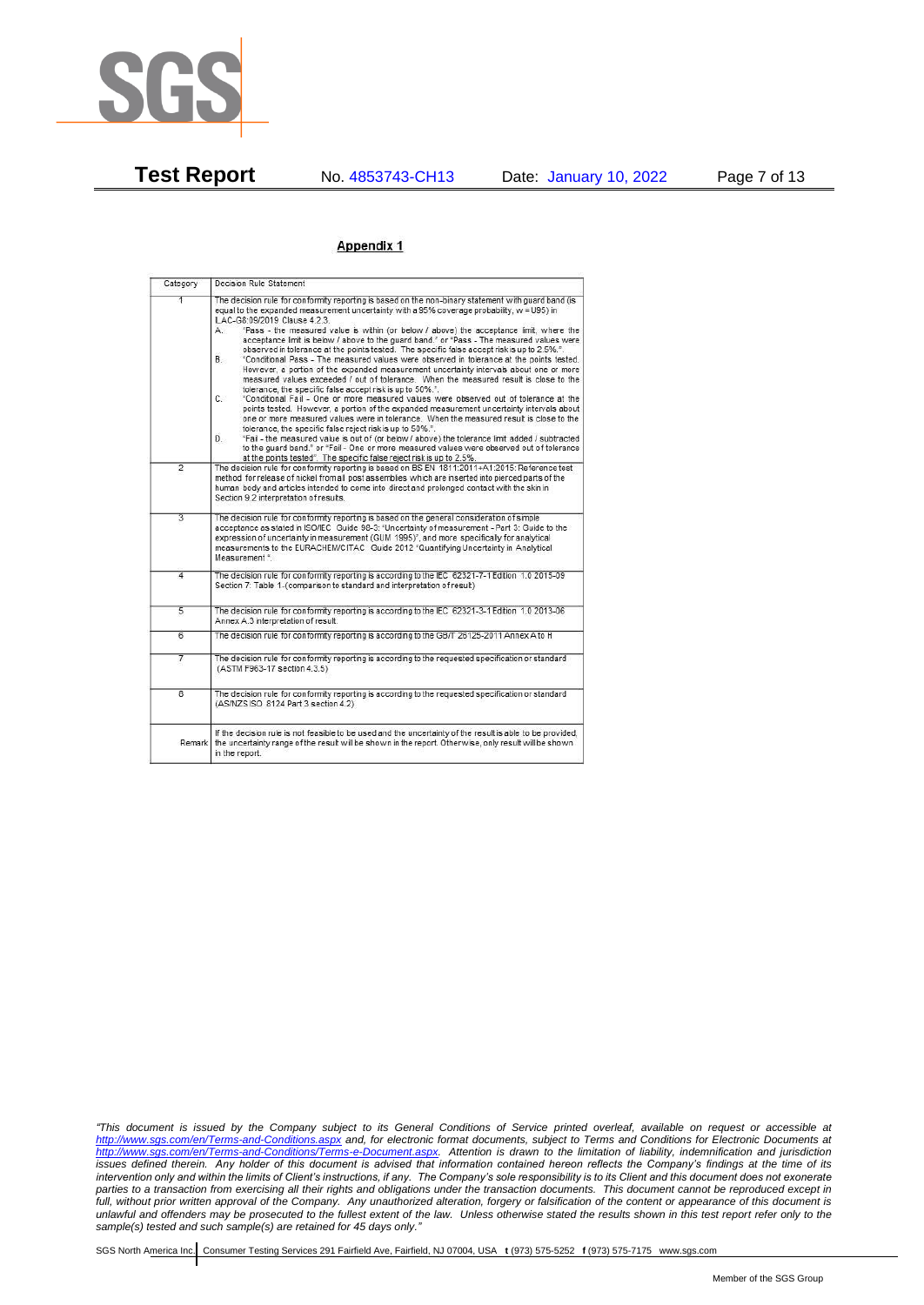

| <b>Test Report</b><br>No. 4853743-CH13 | Date: January 10, 2022 | Page 8 of 13 |
|----------------------------------------|------------------------|--------------|
|----------------------------------------|------------------------|--------------|

Flowchart:



Note : 1) Boiling water test method was also performed for the analysis of Cr (VI) in metal sample. 2) The polymeric samples were dissolved totally by pre-conditioning method according to above flow chat for Cd, Pb and Hg contents analysis

| Operator:      | Chiu Kan Yuen/ Tang Koon Pang (Acid digestion) |
|----------------|------------------------------------------------|
|                | Chiu Kan Yuen (Dry Ashing)                     |
|                | Nick Liu (Hexavalent Chromium)                 |
|                | Kent Wan (PBBs and PBDEs)                      |
| Section Chief: | Chan Chun Kit, Dickson                         |

*"This document is issued by the Company subject to its General Conditions of Service printed overleaf, available on request or accessible at <http://www.sgs.com/en/Terms-and-Conditions.aspx> and, for electronic format documents, subject to Terms and Conditions for Electronic Documents at [http://www.sgs.com/en/Terms-and-Conditions/Terms-e-Document.aspx.](http://www.sgs.com/en/Terms-and-Conditions/Terms-e-Document.aspx) Attention is drawn to the limitation of liability, indemnification and jurisdiction issues defined therein. Any holder of this document is advised that information contained hereon reflects the Company's findings at the time of its intervention only and within the limits of Client's instructions, if any. The Company's sole responsibility is to its Client and this document does not exonerate*  parties to a transaction from exercising all their rights and obligations under the transaction documents. This document cannot be reproduced except in *full, without prior written approval of the Company. Any unauthorized alteration, forgery or falsification of the content or appearance of this document is unlawful and offenders may be prosecuted to the fullest extent of the law. Unless otherwise stated the results shown in this test report refer only to the sample(s) tested and such sample(s) are retained for 45 days only."*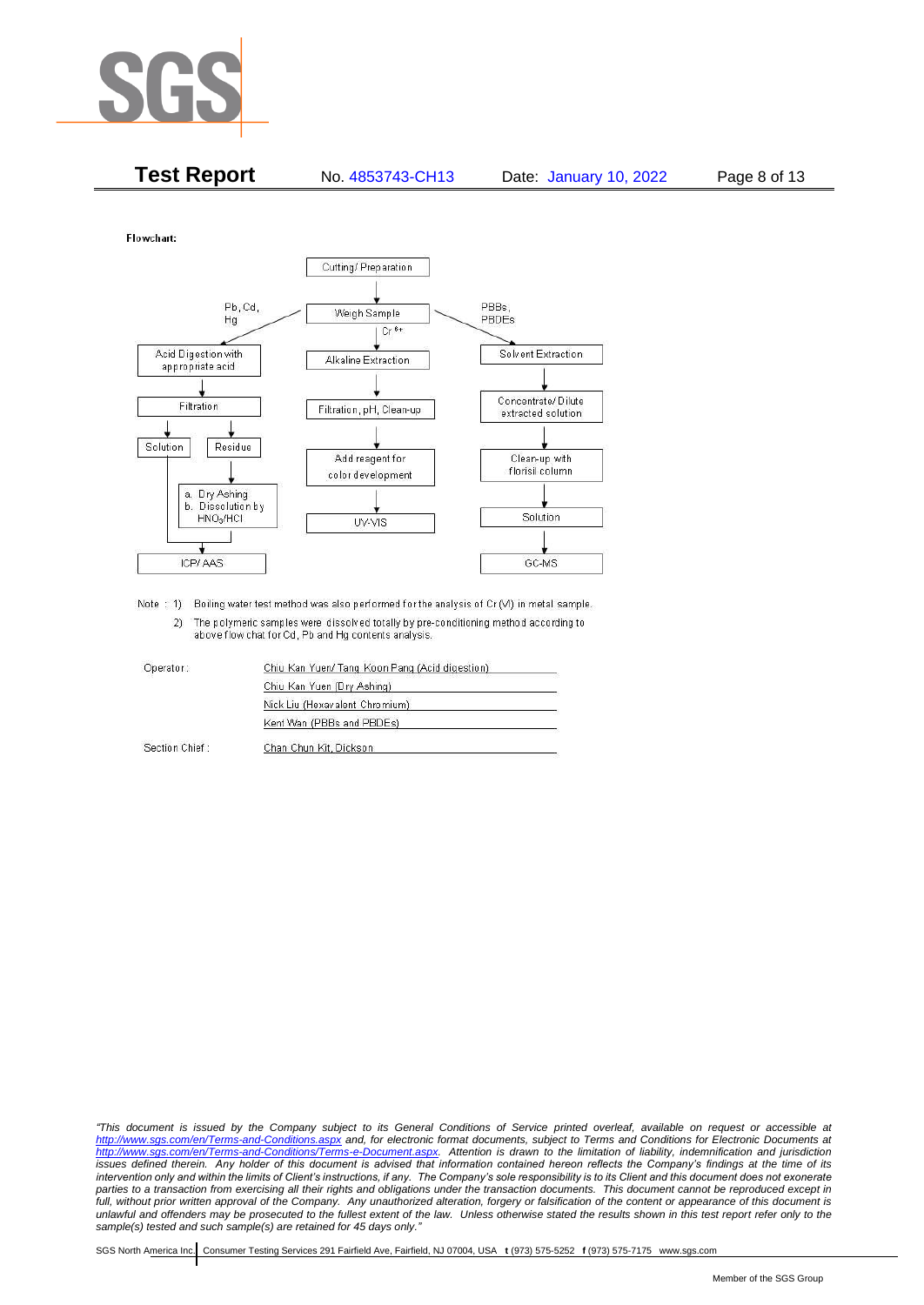

# **Test Report** No. 4853743-CH13 Date: January 10, 2022 Page 9 of 13

#### **Flowchart for Phthalates measurement**

Method: IEC 62321-8:2017



Tested by Checked by Lumpy Lee

Edmund Kwan

*"This document is issued by the Company subject to its General Conditions of Service printed overleaf, available on request or accessible at <http://www.sgs.com/en/Terms-and-Conditions.aspx> and, for electronic format documents, subject to Terms and Conditions for Electronic Documents at [http://www.sgs.com/en/Terms-and-Conditions/Terms-e-Document.aspx.](http://www.sgs.com/en/Terms-and-Conditions/Terms-e-Document.aspx) Attention is drawn to the limitation of liability, indemnification and jurisdiction issues defined therein. Any holder of this document is advised that information contained hereon reflects the Company's findings at the time of its intervention only and within the limits of Client's instructions, if any. The Company's sole responsibility is to its Client and this document does not exonerate*  parties to a transaction from exercising all their rights and obligations under the transaction documents. This document cannot be reproduced except in *full, without prior written approval of the Company. Any unauthorized alteration, forgery or falsification of the content or appearance of this document is unlawful and offenders may be prosecuted to the fullest extent of the law. Unless otherwise stated the results shown in this test report refer only to the sample(s) tested and such sample(s) are retained for 45 days only."*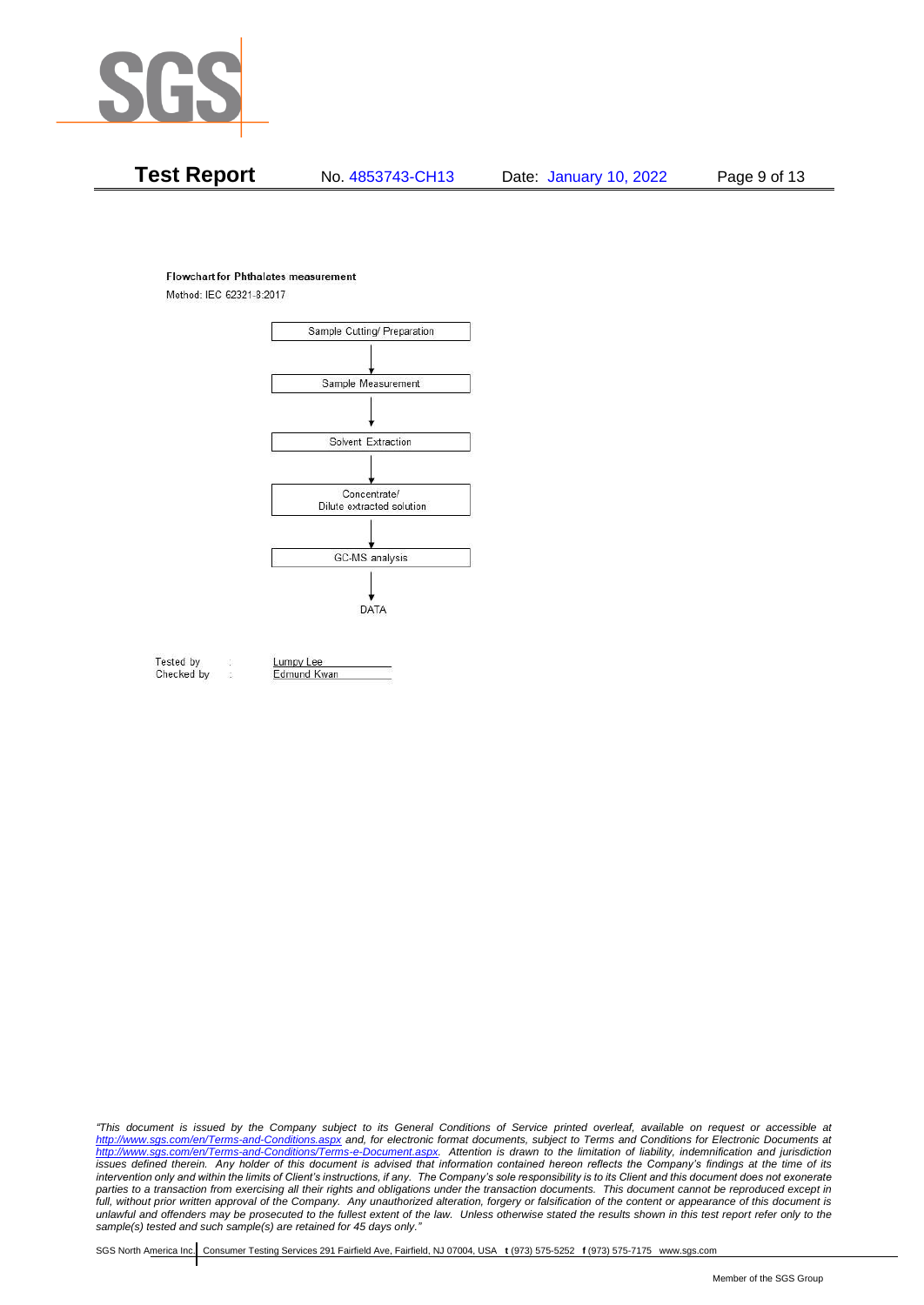

**Test Report** No. 4853743-CH13 Date: January 10, 2022 Page 10 of 13

Flowchart of IEC 62321 for metal analysis



The metallic samples were dissolved totally by pre-conditioning method according to above flow chart for Cd, Pb and Hg contents analysis.

| Operator:      | Nick Liu (Hexavalent Chromium)                  |  |
|----------------|-------------------------------------------------|--|
|                | Tang Koon Pang / Chiu Kan Yuen (Acid digestion) |  |
| Section Chief: | Chan Chun Kit, Dickson                          |  |

*"This document is issued by the Company subject to its General Conditions of Service printed overleaf, available on request or accessible at <http://www.sgs.com/en/Terms-and-Conditions.aspx> and, for electronic format documents, subject to Terms and Conditions for Electronic Documents at [http://www.sgs.com/en/Terms-and-Conditions/Terms-e-Document.aspx.](http://www.sgs.com/en/Terms-and-Conditions/Terms-e-Document.aspx) Attention is drawn to the limitation of liability, indemnification and jurisdiction issues defined therein. Any holder of this document is advised that information contained hereon reflects the Company's findings at the time of its intervention only and within the limits of Client's instructions, if any. The Company's sole responsibility is to its Client and this document does not exonerate*  parties to a transaction from exercising all their rights and obligations under the transaction documents. This document cannot be reproduced except in *full, without prior written approval of the Company. Any unauthorized alteration, forgery or falsification of the content or appearance of this document is unlawful and offenders may be prosecuted to the fullest extent of the law. Unless otherwise stated the results shown in this test report refer only to the sample(s) tested and such sample(s) are retained for 45 days only."*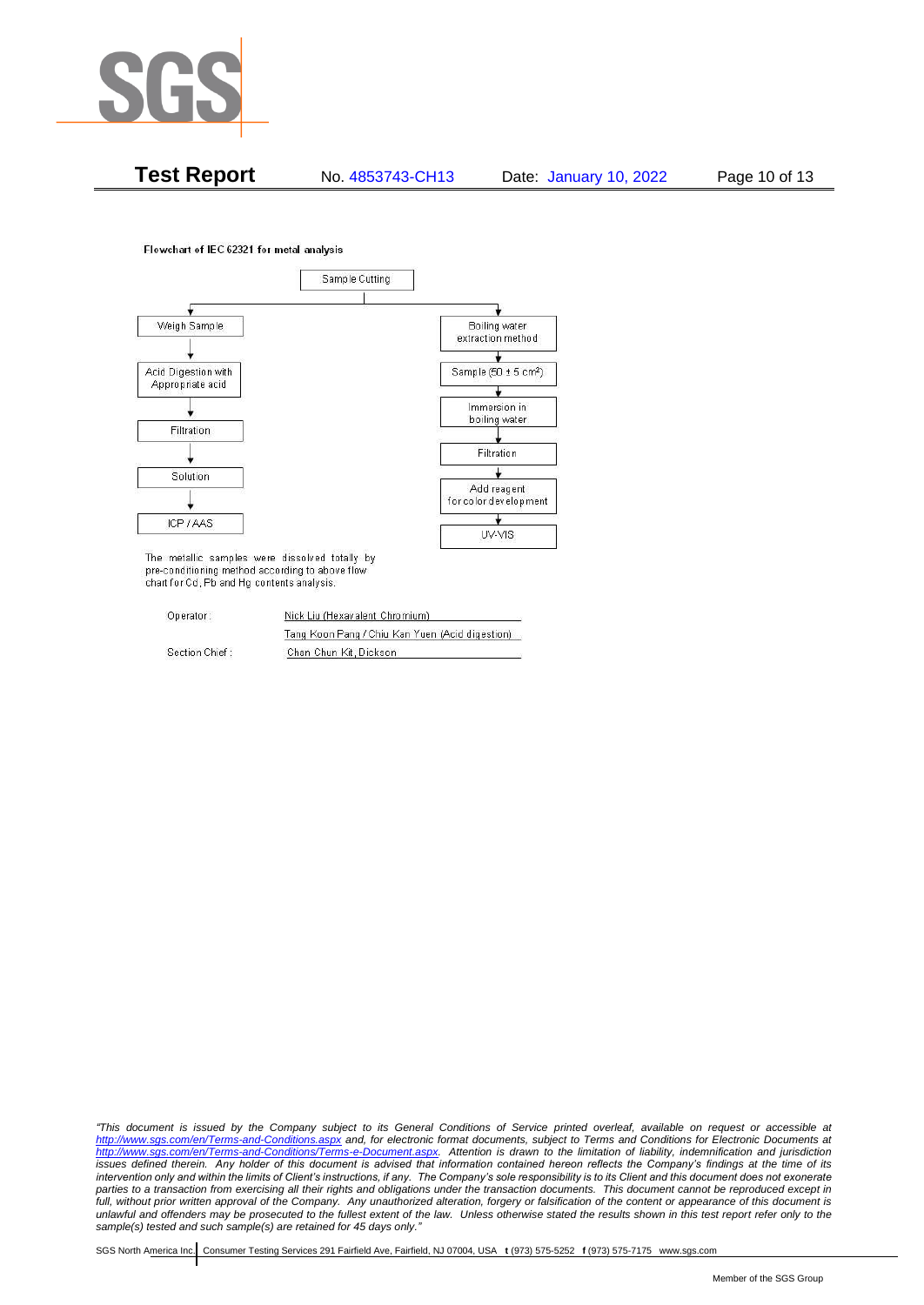

# **Test Report** No. 4853743-CH13 Date: January 10, 2022 Page 11 of 13

#### **Flowchart for Halogen Free Test**

Method: BS EN14582:2016



Operator: Supervisor: Tang Ying Sam Chan Chun Kit (Dickson)

*"This document is issued by the Company subject to its General Conditions of Service printed overleaf, available on request or accessible at <http://www.sgs.com/en/Terms-and-Conditions.aspx> and, for electronic format documents, subject to Terms and Conditions for Electronic Documents at [http://www.sgs.com/en/Terms-and-Conditions/Terms-e-Document.aspx.](http://www.sgs.com/en/Terms-and-Conditions/Terms-e-Document.aspx) Attention is drawn to the limitation of liability, indemnification and jurisdiction issues defined therein. Any holder of this document is advised that information contained hereon reflects the Company's findings at the time of its intervention only and within the limits of Client's instructions, if any. The Company's sole responsibility is to its Client and this document does not exonerate*  parties to a transaction from exercising all their rights and obligations under the transaction documents. This document cannot be reproduced except in *full, without prior written approval of the Company. Any unauthorized alteration, forgery or falsification of the content or appearance of this document is unlawful and offenders may be prosecuted to the fullest extent of the law. Unless otherwise stated the results shown in this test report refer only to the sample(s) tested and such sample(s) are retained for 45 days only."*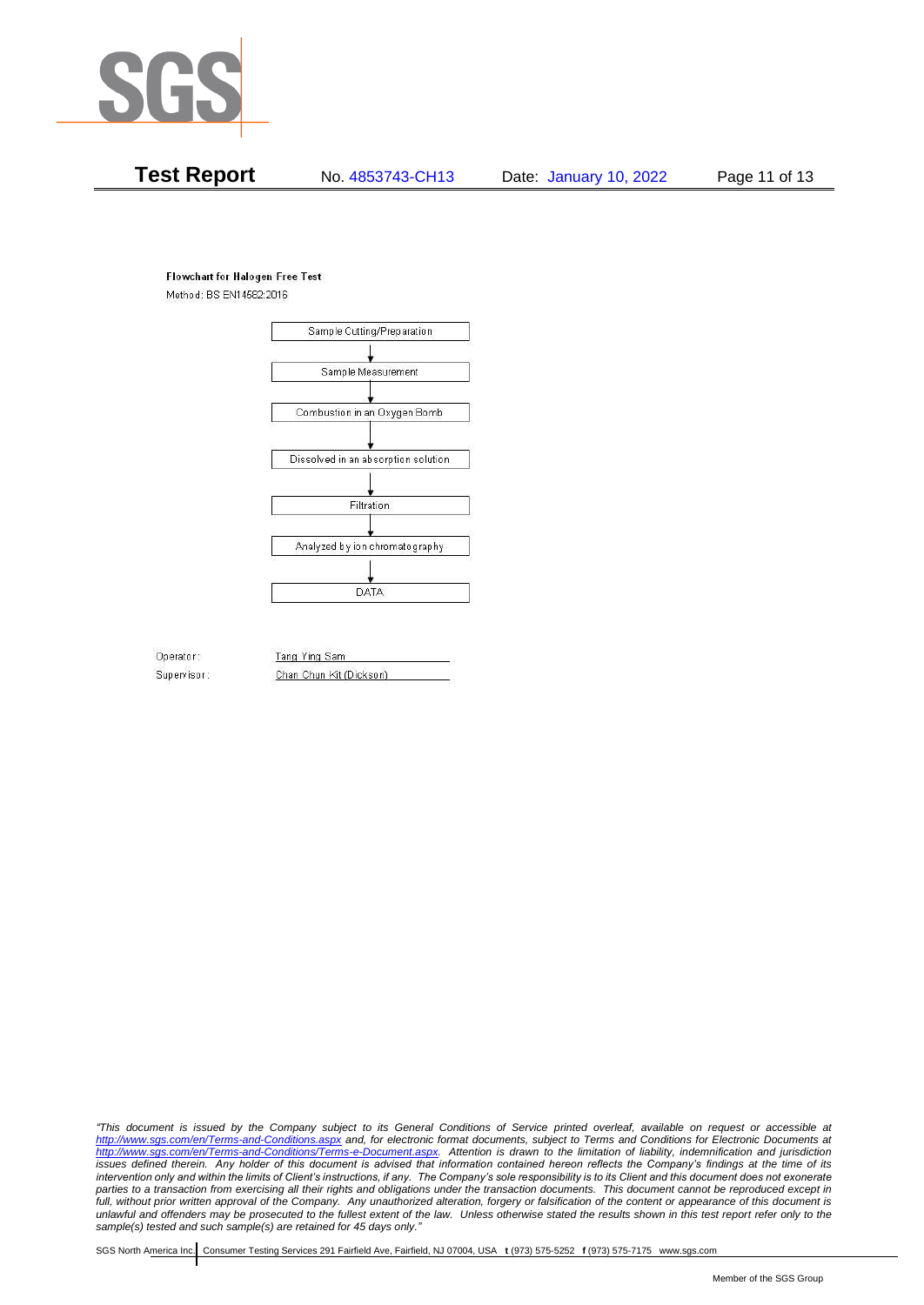

# **Test Report** No. 4853743-CH13 Date: January 10, 2022 Page 12 of 13

Sample photo:

Photo was taken at an SGS Affiliate Laboratory:



# HKTEC2106181914

.



*"This document is issued by the Company subject to its General Conditions of Service printed overleaf, available on request or accessible at <http://www.sgs.com/en/Terms-and-Conditions.aspx> and, for electronic format documents, subject to Terms and Conditions for Electronic Documents at [http://www.sgs.com/en/Terms-and-Conditions/Terms-e-Document.aspx.](http://www.sgs.com/en/Terms-and-Conditions/Terms-e-Document.aspx) Attention is drawn to the limitation of liability, indemnification and jurisdiction issues defined therein. Any holder of this document is advised that information contained hereon reflects the Company's findings at the time of its intervention only and within the limits of Client's instructions, if any. The Company's sole responsibility is to its Client and this document does not exonerate*  parties to a transaction from exercising all their rights and obligations under the transaction documents. This document cannot be reproduced except in *full, without prior written approval of the Company. Any unauthorized alteration, forgery or falsification of the content or appearance of this document is unlawful and offenders may be prosecuted to the fullest extent of the law. Unless otherwise stated the results shown in this test report refer only to the sample(s) tested and such sample(s) are retained for 45 days only."* 

.